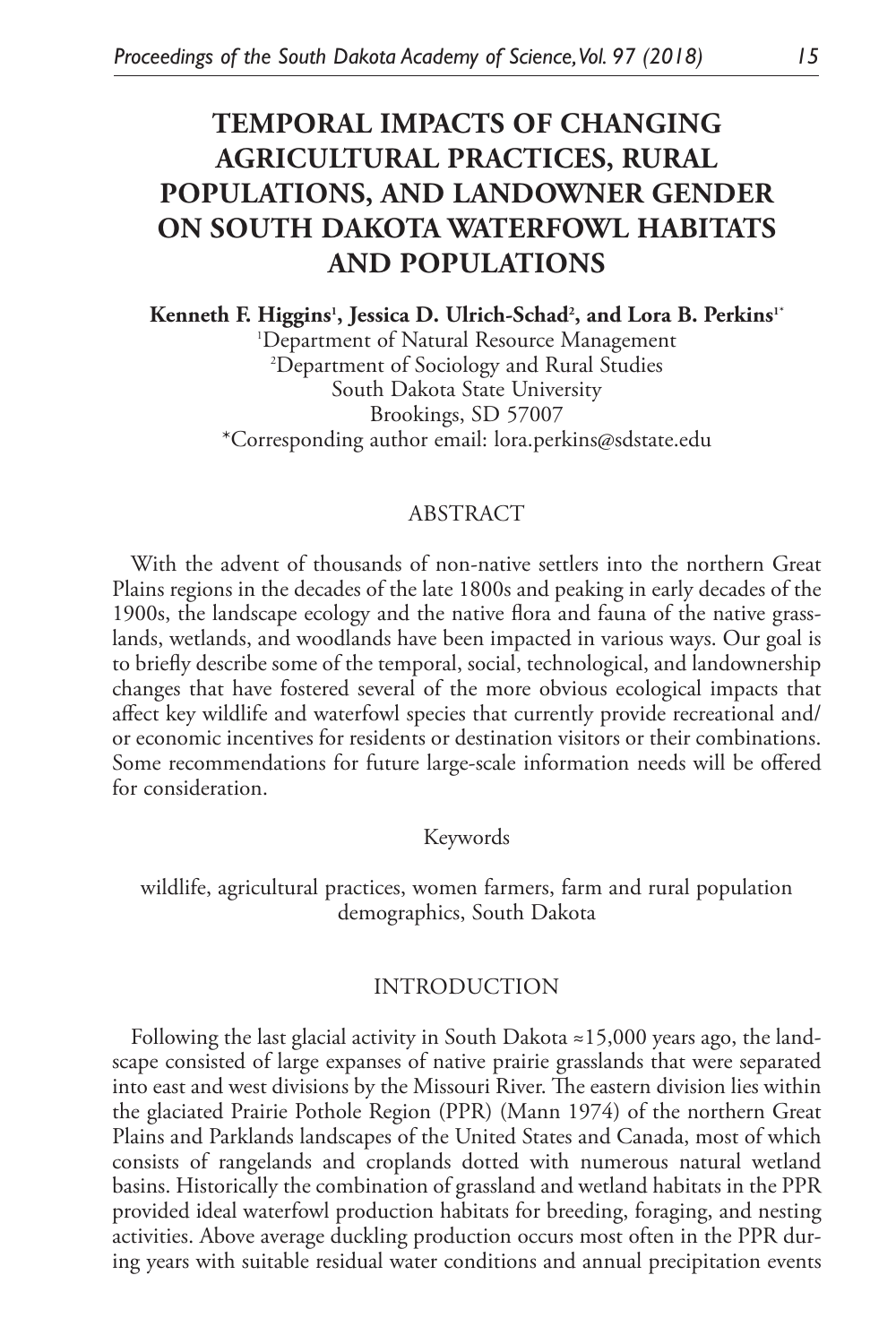that facilitate ample spring and summer water in basins and average or above growth and density of upland grassland habitats. Results of surveys, using data from 1979-1986, show that South Dakota contained over 65% of the original wetlands totaling about 1 million basins that cover about 9.8% of the land base acres in the eastern glaciated portion of the state (Johnson and Higgins 1997). An additional 172,867 basins occur in the west river portion of the state (Rieger et al. 2006). However, tillage agriculture has greatly lessened the duck production capability of the PPR area in U.S. and Canada (Higgins 1977).

The first few settlements of European immigrants in South Dakota occurred during the latter decades of the 1800s and were associated with river boats on the Missouri River. In contrast, over 500 townsites and settlements were platted between 1880 and 1915 (Hamburg 1981), and most of these were associated with the infusion of hundreds of miles of railroads within the state. These railroads facilitated the transportation of people, equipment, livestock, goods, and services on steam powered trains (Conzen 2010). Ironically, railroads also provided transportation for many of the earliest residents (settlers) during their exit from the state, and particularly so from smaller towns. However, with the establishment of improved gravel roads, many of which were later converted to pavement roads, rubber-tired automobiles and trucks replaced most of the railroad systems as the primary means of travel in South Dakota and other parts of the northern Great Plains.

Recent surveys show that South Dakota is becoming less of a rural populated state as people from family farm operations and small towns continue to move to urban centers for greater access to health care services, employment opportunities, recreation, entertainment, and retirement facilities (Turner et al. 2010; Jacquet et al. 2017). In less than 100 years, the average ranch and farm has more than quadrupled in size, many of which are managed as agribusiness farm operations in which multiple smaller farm acreages are leased or are farmed-on-shares. As a result, many farm operations now exceed 10,000 acres in size. Population statistics also indicate a four-fold decline in farm landowner populations where farming or ranching was the landowner's primary occupation and source of income. In many areas with depressed rural economies and poor soil producing capabilities, numerous farmers and ranchers and/or their spouses had to obtain additional employment off their operations in order to remain profitable enough to make payments on loans, property taxes, health and property insurances, and living expenses such as above average winter heating and snow removal expenses which can extend for up to 7 months/year. As a result, South Dakota lost an average of 5.2% of its farm families in a decade. Wright and Wimberly (2013) projected that at this rate of loss, only 19,000 farms would remain in South Dakota by the year 2020.

Based on U.S. Census Bureau and Department of Agriculture surveys, the rural population comprised 54.4% of the U.S. population in 1910 compared to only 19.3% in 2010. Furthermore, according to township plat books, considerably fewer small towns, churches, and schools occur in rural areas today in comparison to the first five decades of the 1900's. Besides having fewer families on farms, a 2007 Census of Agriculture determined that women currently comprised about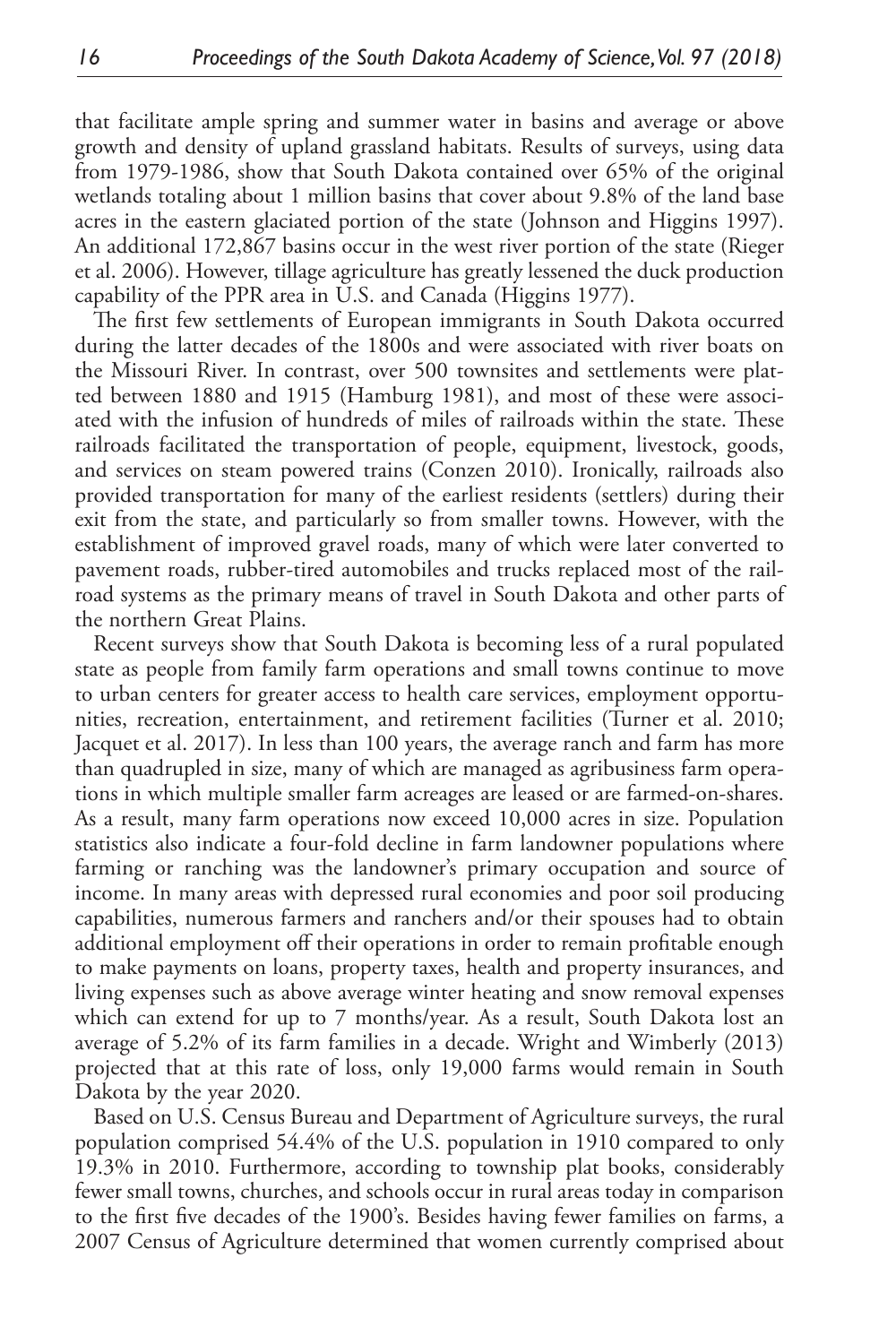31% of the farmers in the U.S. and about 26% of farmers in South Dakota. Survey results also revealed that during the 5-year period (2002-2007) women working as the principal operator of all U.S. farms increased by 29%. These demographic data trends are strong indicators that practitioners and conservationists must continue to broaden our understanding of social demographics and decision-making processes in order to provide greater acceptance of farming and ranching practices that will benefit society and our wild flora and fauna via the best land use and wetland management guidelines available.

Larger farming enterprises have become more economically sustainable because of major technological advances in broad scale chemical and fertilizer application processes, larger and more powerful farm tractors and harvesting equipment, and the development of new varieties of crop seed stocks that are more resistant to diseases, drought, and chemicals. Some major technological changes include the development of super-powered diesel tractors, trucks, etc.; improvements in hydraulic cylinders and systems that facilitate the use of larger equipment and their lifting capabilities, all of which increased the acreage which can be cultivated or harvested in one day's efforts by one person. For example, in 1925 a farm tractor was rated at 25 horsepower, and it was estimated that one person working a 10-hour day could potentially plow 15 acres or plant 30 acres of corn or 40 acres of wheat in a day (Higgins et al. 2002). By 1995, tractors with up to 400 horsepower enabled a person the potential to plow 90 acres or plant 320 acres of corn or 480 acres of wheat in a day (Higgins et al. 2002). As of 2018, some tractors are rated up to 600 horsepower providing one person the potential to plow 160- 200 acres in one day or plant 480 acres of corn or 640 acres of wheat in one day (Farm Dealership, personal communication). Size of acreages tilled, planted, or harvested also depend on the width of equipment used and the type of soil, topographic relief, and obstacles (e.g., rocks, trees, ditches, wetlands, etc.) that may lessen potential results. For example, a strip of land 8-feet wide by 1 mile long equals an acre. Thus, an 80-foot wide chisel plow being pulled at 5-miles per hour equates to 50 acres per hour or 500 acres per 10-hour day. Likewise, a combine with a 40-foot wide harvest head travelling at 5 miles-per-hour can potentially combine 250 acres of wheat in a 10-hour day. Understandably, potential rates of converting original sod acreages or formerly seeded grassland acreages would reduce the cultivation and/or harvest estimates by about 50% in comparison to fields with a history of annual cultivation.

Other technological advances include the use of airplanes to seed fields, spread chemicals, etc. and to facilitate aerial photography of fields and changes in landscapes. More recently, computers, GPS, and hand-held gadgets are used to facilitate on-site communication, calculations, and ready access to instructions and records relative to crop types, crop health, proper chemical use and application, and post-treatment cleaning and disposal procedures. Drones have also become a new tool to use in farm and livestock monitoring activities. These computerized technologies are also enabling many new advances collectively labeled as "precision agriculture techniques".

A report by the Environmental Working Group and Defenders of Wildlife (Faber et al. 2012) indicated that high crop prices and crop insurance subsidies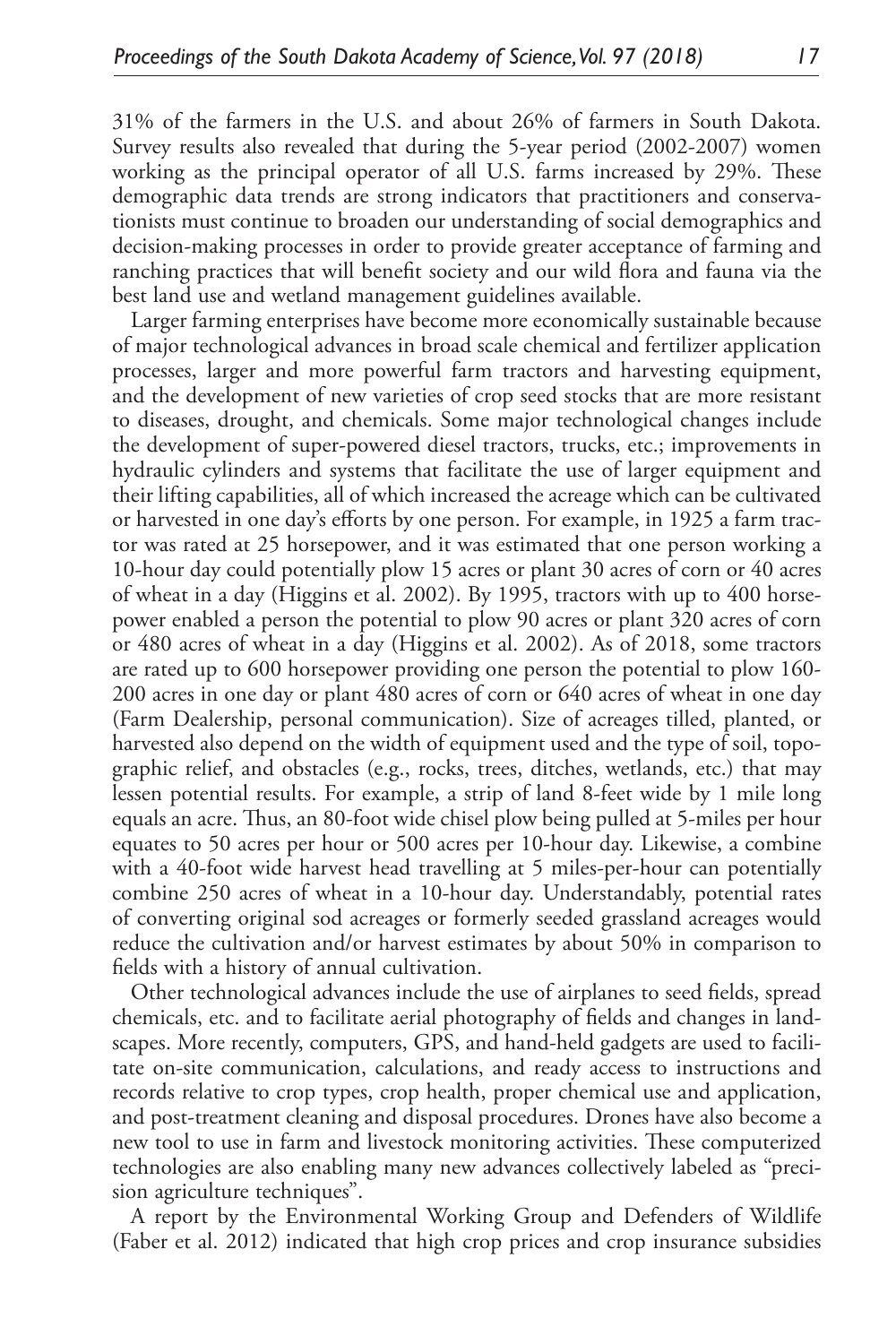contributed to the loss (conversion) of more than 23 million acres of grassland, shrubland, and wetlands in an 11 state area between 2008 and 2011, essentially eliminating primary wildlife habitats that formerly helped sustain populations of many wildlife species. Between 1987 and 2001, in eastern South Dakota alone, about 168,000 acres of native rangeland were converted to annually tilled cropland in 21 counties where cropping for soybeans was becoming more popular and profitable, even on marginally productive soils (Higgins et al. 2002). In South Dakota, more land is expected to be converted to commodity crop production from the Conservation Reserve Program (Feng et al. 2013) and other grasslands (Gates et al. 2016; Reitsma et al. 2015; Wright and Wimberley 2013). Thus, in response to these and other types of economic and social incentives for farmers with young families and those of retirement age or with health issues, farmers and farm families continue to move away from family-operated, diversified grain and livestock operations to a new set of urban life styles or to enter into larger monocultured agribusiness styles of tillage agriculture (i.e., bigger is better, sometimes).

Incentives and decisions to leave or remain living on family farms or in rural communities are complex, but are often based on personal economics, age, and time spent in a community (Ulrich-Schad et al. 2013). Motivations for rural people to migrate can also include a set of social, family, and community values or attachments (Ulrich-Schad et al. 2013). Similarly, Jacquet et al. (2017) found that for rural South Dakotans, community satisfaction, attachment, and quality of life are important in determining migration intentions. Many of these social and community values also affect decision making related to whether conservation practices are adopted as part of the overall farming/ranching operations being conducted on one's farm or ranch (Ulrich-Schad et al. 2016; Mullendore et al. 2015; Floress et al. 2018; Doherty et al. 2013; Higgins et al. 2002; Floress et al. 2017). More often than not, conservation and wildlife managers and administrators are involved in program development and implementation based on little or no relevance to sociological, economical, or attitudinal variables that affect farmers' willingness to adopt or support conservation programs as part of their overall life style or land and water management practices.

Our goal herein is to draw attention to some of the latest changes in farming practices, equipment, technology updates, and changes in social, cultural, and demographic trends that are occurring in rural North America that are also affecting occupancy on rural farms and in rural communities plus some conservation decision processes that are relevant to South Dakotans and to numerous wildlife species within the state.

#### LAND OWNERSHIP AND MANAGEMENT TRENDS

Starting with the Homestead Act of 1862, settlers, including both men and women, might each acquire up to 160 acres of land for a nominal fee, on condition of five years' residence on it with active cultivation of the plot of land. Most homesteads had a house, and some also had out buildings and/or a barn. In many instances, men and women homesteaded adjoining properties and later married,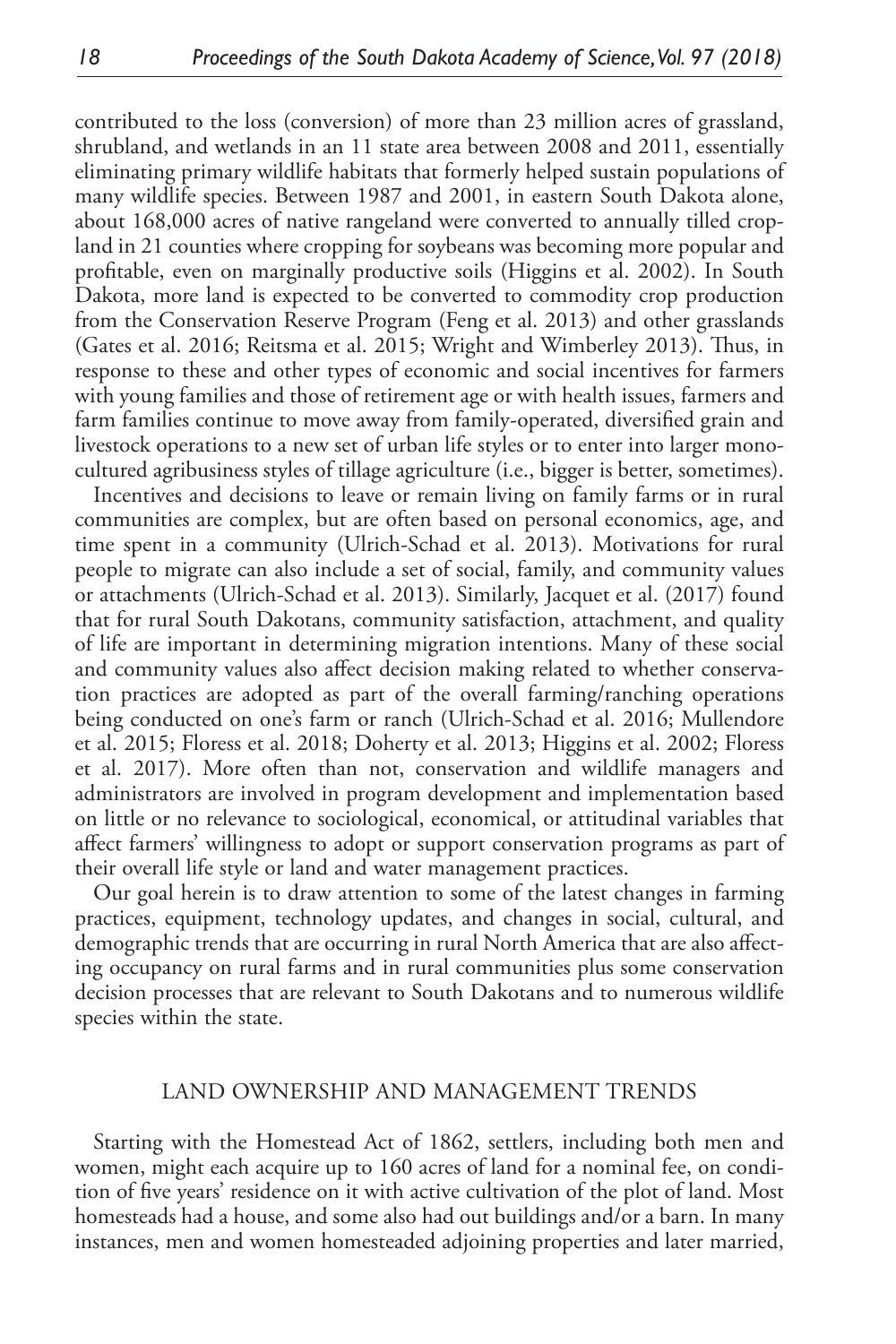increasing the total farm property to 320 acres. Farming was performed with draft horses or oxen and was labor intensive. For the most part, land ownership and operations were controlled primarily by men during the first century after the onset of the Homestead Act.

Over the years following the Homestead Act period, the percentage of women owning farm and ranch lands has greatly increased due in part to spousal deaths, divorces, inheritance, and some personal investments. In parts of the U.S., nearly 50% of the agricultural land is currently owned or controlled by women, sometimes solely; sometimes jointly with other family members (Ulrich-Schad et al. 2016).

Having farmland ownership is one classification; however, depending on location and level of involvement in total operations of the crop, livestock, and/or conservation practices, a farmer can be classified in one or more subcategories related to farmland ownership or operatorship (Ulrich-Schad 2016). Major category levels involve whether farmers are resident landowners and live on their land and/or whether they are actively involved in the crop and or livestock production on their land. For example, farmers could be classified as a resident or non-resident landowner. As non-resident (absentee) landowners, farmers could live locally, but not on their farmland, such as within the county, or they could be non-local or absentee out-of-state or out-of-county farmland owners. Or, if a farmer were the sole operator of cropping and livestock enterprises on his/her land, then he/she could be categorized as an owner-operator and also be in a resident or non-resident sub-category. Further, if a farmer were the operator of farming activities on the farm but not involved with ownership, he/she could be categorized as the resident or local-operating non-landowner or a local-tenant operator who rents, leases, or share-crops the land, etc. Farmland in the U.S. and in South Dakota is increasingly owned by non-operators, many of them women.

Besides the type of landowner category or land operator category that a tract of farmland fits within, there are several social and cultural factors that may affect landowner and operator decisions relative to state, federal, NGO, or other supporters of private conservation practices on farmlands, such as those that improve water quality or those that benefit butterflies, ground nesting birds etc. (Mullendore et al. 2015; Higgins et al. 2002). Whether a landowner and/or operator chooses to enter into a conservation practice agreement on a farmland tract that they own or operate is often affected by one or more social and/or personal explanatory factors (Mullenore et al. 2015; Ulrich-Schad et al. 2013). These include, but are not limited to: gender, sense of place (e.g., identity, attachment, or dependence), community attachment, place attachment, connections to family and/or friends, or environment and aesthetics either functionally or emotionally, a persons' age, education, and interaction with land management professionals/advisor and/or past experiences by oneself or neighbors or progressive leaders in the community, or the practice provides some level or positive economic values above the annual norm. Wells (2003) determined that in some instances where there was joint farmland ownership with additional family members including women, some women landowners would pursue actions that would maintain peace amongst family members rather than adopt other actions that might be or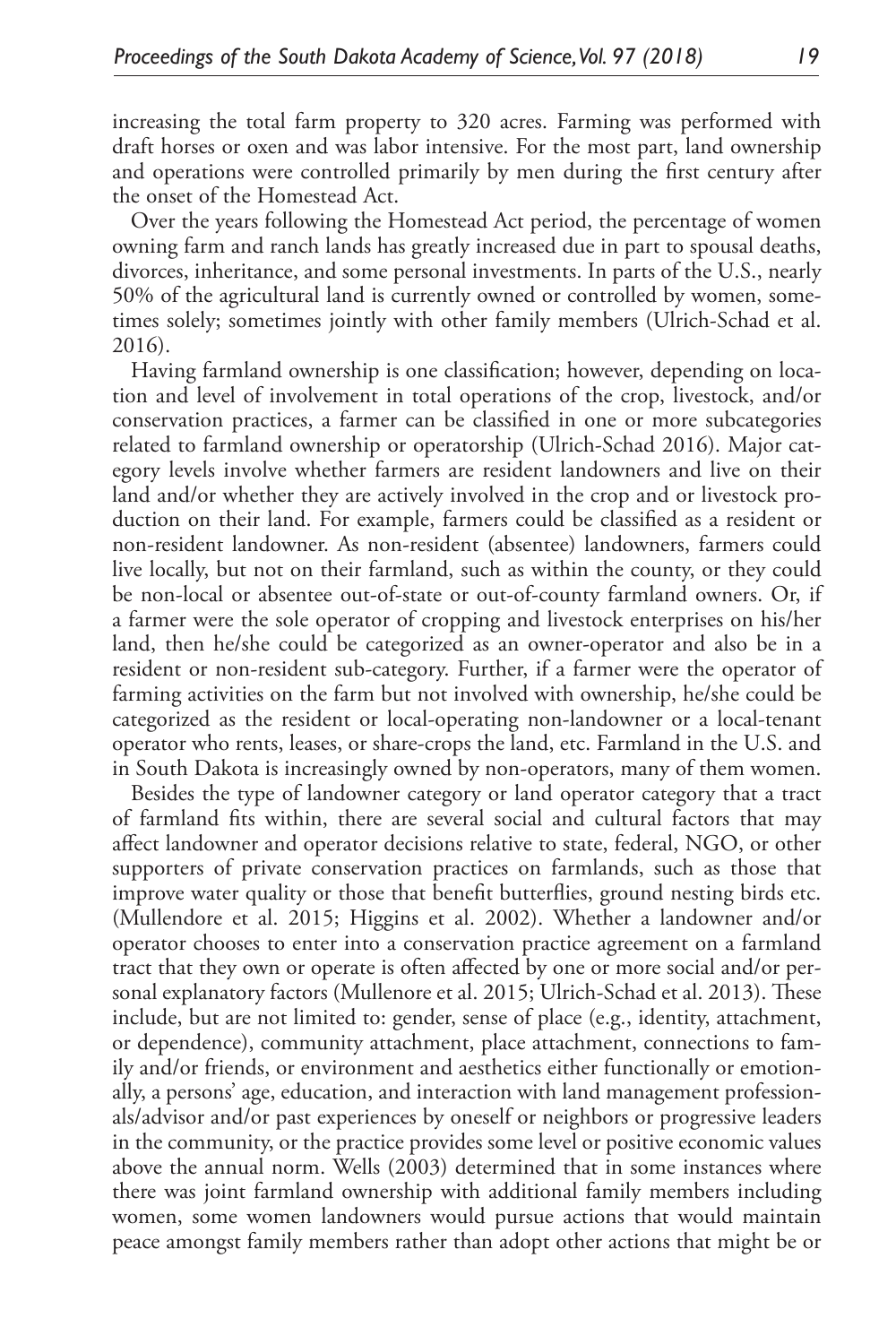lead to controversial emotions such as the adoption of some specific conservation practices.

Several research studies demonstrate that South Dakota is losing its overall character as a predominately rurally populated state as citizens from family farms and ranches and small towns migrate to more urban centers within the state or elsewhere (Jacquet et al. 2017). For example, average farm size has quadrupled or more in size in less than 100 years, whereas the proportion of South Dakota residents residing on farms has decreased by three-fold despite continual increases in the statewide population metrics. In 1995, South Dakota's urban population exceeded its rural populations for the first time since statehood (Higgins et al. 2002).

 Annually, the glaciated PPR of the U.S. and Canada is estimated to produce 50-80% of North America's waterfowl production, and eastern South Dakota is a major component of this production area. Besides waterfowl, many other migratory bird species nest in South Dakota and/or use the state's upland and wetland habitats during their northward and southward migrations. But, unlike other non-migratory upland game species such as grouse, turkeys, and pheasants, all migratory birds, whether classified as game species or non-game species, are protected via a treaty involving the U.S., Canada, Mexico, Japan, and Russia (Anderson et al. 2018) which has been in place since 1917.

### CONCLUSIONS AND RECOMMENDATIONS

One of the most challenging tasks of natural resource conservationists, practitioners, and administrators is the implementation of land and habitat conservation programs and/or practices on privately-owned and managed farm and ranch lands for the benefit of providing habitats for wildlife or to implement practices to avert degradation of soils, water, native grasslands, timberlands, etc. In other words, how can we encourage more landowners and operators to adopt practices that will be beneficial to the natural sustainability of the region?

Historically, implementation of known conservation practices, such as how to establish grasslands or woodlands, or how and where to construct dams in drainages, or to advise what level of grazing pressure and time between herd rotations will produce high quality grasslands were conducted on site mainly by county, agency, or University outreach specialists or conservation practitioners. For example, larger land conservation programs such as the Soil Bank or Conservation Reserve Program (CRP) are contracted with specific guidelines for establishment, seed mixture types, and periodic treatments to control noxious plants, etc.

Historically, "how-to" guidelines were largely successful because most landoperators were residents on the land they owned or were in the process of owning. However, as pointed out in this paper, implementing conservation practices today is much more complicated than it was historically because fewer landowners are residing directly on the land which they farm or ranch, and as a result they have less of a sense of place, community attachment, and obligation to family to manage the land sustainably. All of this becomes even more complicated when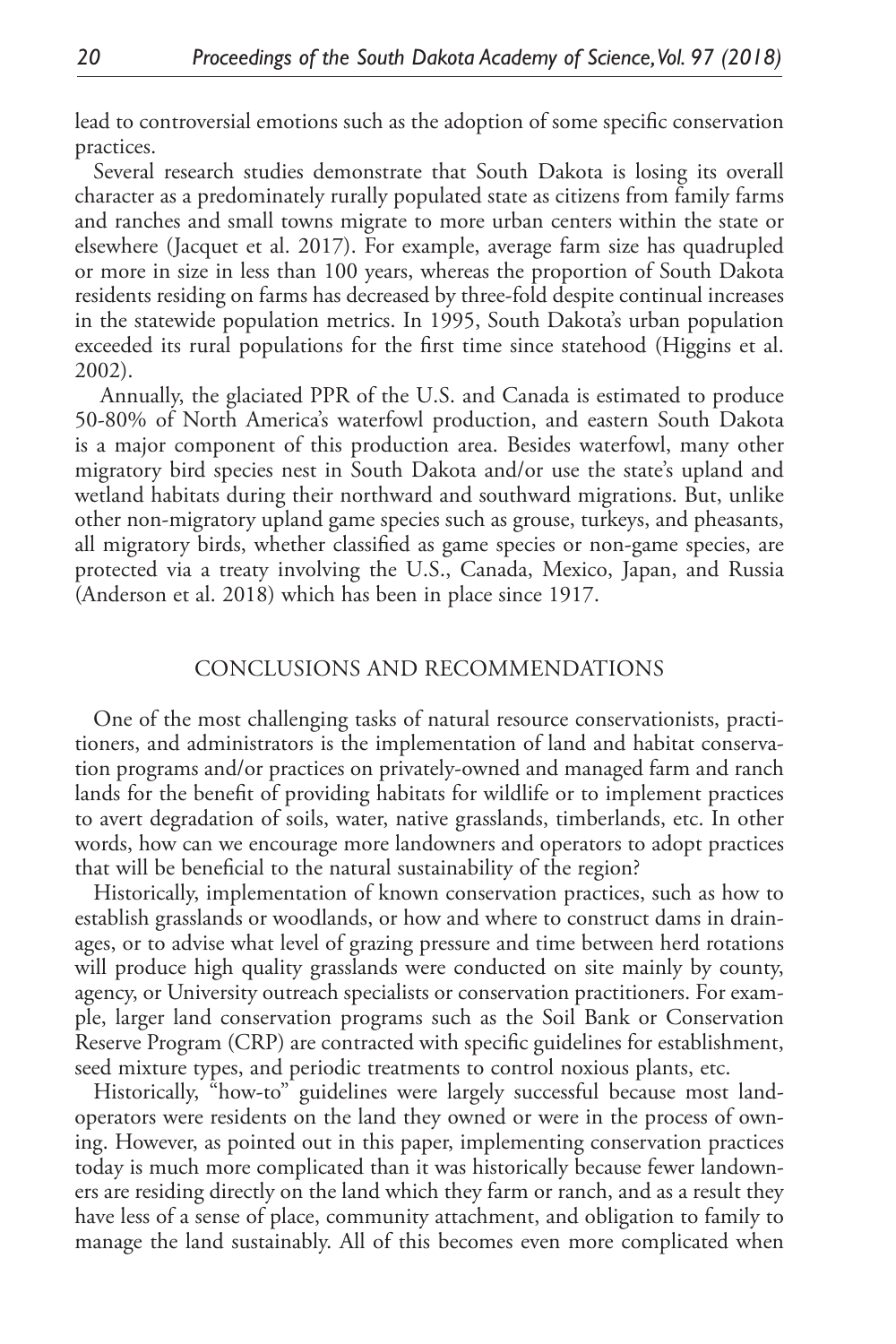the landowner is an older non-resident landowner who has rented the cropping operations and has transferred the decision-making and responsibility for aesthetics and environmental sustainability to the renter (Ulrich-Schad et al. 2016).

For the future, one step we recommend is that those receiving University education and training in natural resource research and management should also receive instruction in the social, cultural, and demographic processes relevant to land management decision-making (Polasky 2008; Rogers and Vandeman 1993; Petrzelka and Marquart-Pyatt 2011). Knowledge of why landowners and land operators make the decisions that they make regarding residence, operations, and conservation practices would be beneficial to natural resource managers whose job it is to promote conservation practices.

#### ACKNOWLEDGEMENTS

We offer special thanks to Editor Robert Tatina and the SDAS for the invitation to include this paper in the 2018 SDAS Proceedings. We also thank Krecia Leddy and two other anonymous reviewers for their helpful comments and editorial suggestions relative to this manuscript.

#### LITERATURE CITED

- Anderson, M. G., R.T. Alisauskas, B.D. Batt, R.J. Blohm, K.F. Higgins, M C. Perry, J.K. Ringelman, J.S. Sedinger, J.R. Serie and D.E. Sharp. 2018. The Migratory Bird Treaty and a century of waterfowl conservation. The Journal of Wildlife Management 82:247-259.
- Conzen, M.P. 2010. Understanding Great Plains urbanization through the lens of South Dakota townscapes. Journal of Geography 109:3-17.
- Doherty, K.E., A.J. Ryba, C L. Stemler, N.D. Niemuth and W.A. Meeks. 2013. Conservation planning in an era of change: state of the US Prairie Pothole Region. Wildlife Society Bulletin 37:546-563.
- Faber, S., S. Rundquist and T. Male. 2012. Plowed under: how crop subsidies contribute to massive habitat losses. Environmental Working Group Report.
- Feng, H., D.A. Hennessy and R. Miao. 2013. The effects of government payments on cropland acreage, Conservation Reserve Program enrollment, and grassland conversion in the Dakotas. American Journal of Agricultural Economics 95:412-418.
- Floress, K., S.G. de Jalón, S.P. Church, N. Babin, J.D. Ulrich-Schad and L.S. Prokopy. 2017. Toward a theory of farmer conservation attitudes: Dual interests and willingness to take action to protect water quality. Journal of Environmental Psychology 53:73-80.
- Floress, K., A. Reimer, A. Thompson, M. Burbach, C. Knutson, L. Prokopy, M. Ribaudo and J. Ulrich-Schad. 2018. Measuring farmer conservation behaviors: Challenges and best practices. Land Use Policy 70:414-418.